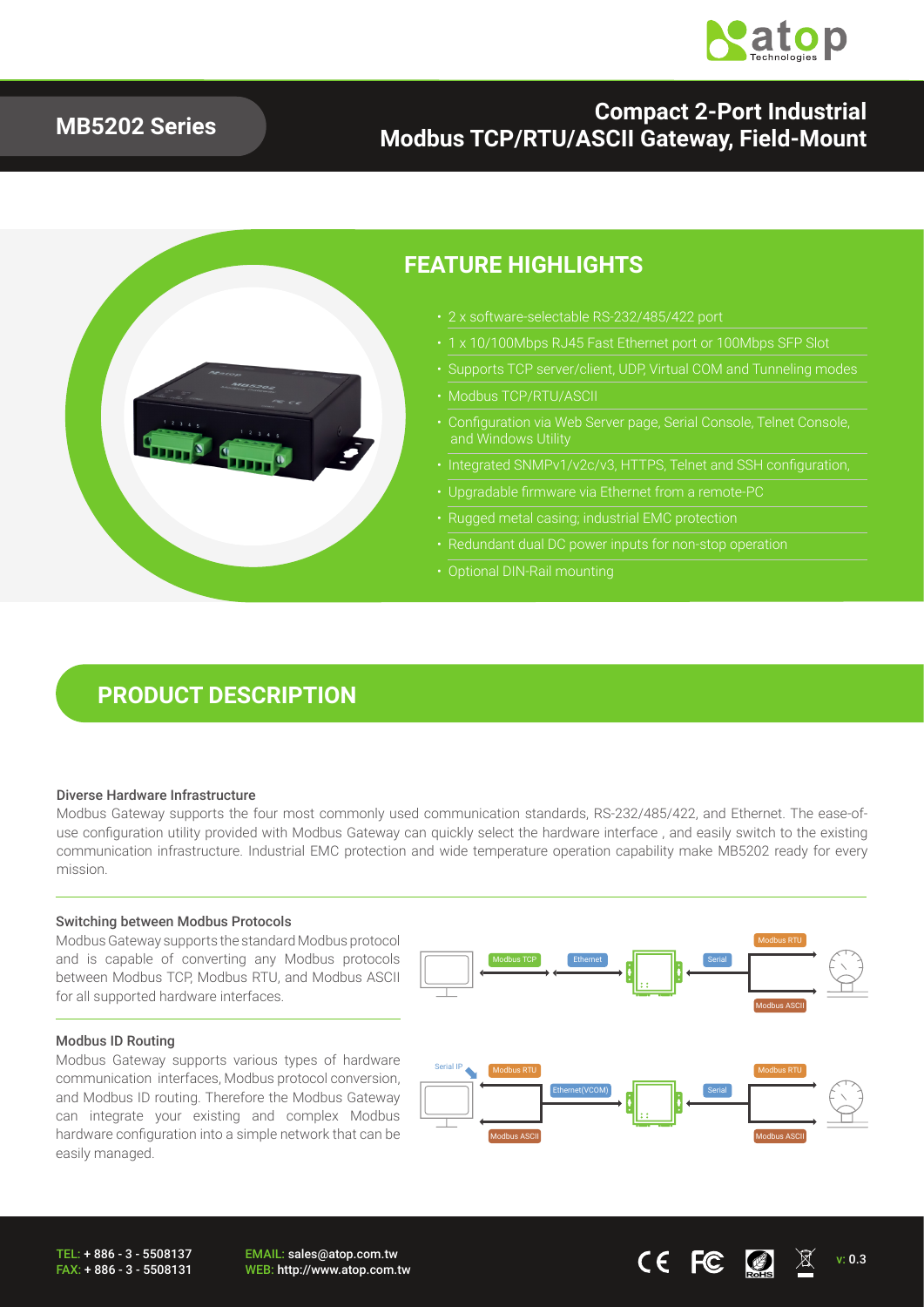

CEFC  $\bigcirc$   $\mathbb{Z}$  wides

## **SPECIFICATIONS**

| <b>Network Interface</b>                               |                                                                                                                                                                                                                                                                                                                                          |  |
|--------------------------------------------------------|------------------------------------------------------------------------------------------------------------------------------------------------------------------------------------------------------------------------------------------------------------------------------------------------------------------------------------------|--|
| <b>Ethernet Port</b>                                   | 1x 10/100BASE-T(X) RJ-45 or 1x100BASE-FX SFP Slot                                                                                                                                                                                                                                                                                        |  |
| Compliance                                             | IEEE 802.3 for 10BASE-T<br>IEEE 802.3u for 100BASE-T(X) and 100BASE-FX                                                                                                                                                                                                                                                                   |  |
| <b>Serial Interface</b>                                |                                                                                                                                                                                                                                                                                                                                          |  |
| Connector                                              | 9-Pin D-Sub9 connector(Male, -DB version) or 5-Pin Terminal block (-TB version)                                                                                                                                                                                                                                                          |  |
| Ports                                                  | $\overline{2}$                                                                                                                                                                                                                                                                                                                           |  |
| Mode                                                   | 1x RS-232(Full-function DB9)/RS-485(2 and 4 wire)/RS-422, software selectable<br>1x RS-232/RS-485(2 and 4 wire)/RS-422, software selectable                                                                                                                                                                                              |  |
| <b>Baud Rate</b>                                       | 1200~230,400 bps                                                                                                                                                                                                                                                                                                                         |  |
| Parity                                                 | None, Odd, Even, Space, Mark                                                                                                                                                                                                                                                                                                             |  |
| Data Bits                                              | 7,8                                                                                                                                                                                                                                                                                                                                      |  |
| <b>Stop Bits</b>                                       | 1,2                                                                                                                                                                                                                                                                                                                                      |  |
| Flow Control                                           | None, Xon/Xoff, RTS/CTS (RS-232 only)                                                                                                                                                                                                                                                                                                    |  |
| <b>Power Characteristics</b>                           |                                                                                                                                                                                                                                                                                                                                          |  |
| Connector                                              | 3-Pin 5.08mm Lockable Terminal Block and DC Jack for redundancy                                                                                                                                                                                                                                                                          |  |
| Input Voltage<br>Power Consumption<br>Power Redundancy | 3-Pin 5.08mm Lockable Terminal Block: 9-30VDC; DC Jack 5VDC<br><9W<br>Yes                                                                                                                                                                                                                                                                |  |
| <b>Reverse Polarity Protection</b>                     | Yes                                                                                                                                                                                                                                                                                                                                      |  |
|                                                        |                                                                                                                                                                                                                                                                                                                                          |  |
| <b>Mechanicals</b>                                     |                                                                                                                                                                                                                                                                                                                                          |  |
| Dimensions ( $W \times D \times H$ )                   | 75 mm x 85 mm x 28 mm (without wall-mount part)<br>MB5202-TB/MB5202-Sis: 74.5 x 108.2 x27.5mm (with wall-mount part)<br>MB5202-DB: 80.3 x 108.2 x27.5mm (with wall-mount part and DB9 connector)<br>MB5202-SFP-TB: 76.6 x 108.2 x 27.5mm (with wall-mount and SFP)<br>MB5202-SFP-DB: 81.4 x 108.2 x 27.5mm (with wall-mount SFP and DB9) |  |
| Installation                                           | Wall-Mount or DIN-Rail (optional kit)                                                                                                                                                                                                                                                                                                    |  |
| <b>Reset Button</b>                                    | Yes                                                                                                                                                                                                                                                                                                                                      |  |
| Weight                                                 | 200 <sub>g</sub>                                                                                                                                                                                                                                                                                                                         |  |
| <b>Environmental Limits</b>                            |                                                                                                                                                                                                                                                                                                                                          |  |
| <b>Operating Temperature</b>                           | $-20^{\circ}$ C ~ 70°C ( $-4^{\circ}$ F ~ 158°F)                                                                                                                                                                                                                                                                                         |  |
| Storage Temperature                                    | $-40^{\circ}$ C ~ 85°C (-40°F ~ 185°F)                                                                                                                                                                                                                                                                                                   |  |
| Ambient Relative Humidity                              | $5 \sim 95\%$ RH, (non-condensing)                                                                                                                                                                                                                                                                                                       |  |
| <b>Software</b>                                        |                                                                                                                                                                                                                                                                                                                                          |  |
| Protocols                                              | TCP, IPv4, UDP, DHCP Client, HTTP, HTTPS, Telnet, ARP, SNMPv1/v2cv3                                                                                                                                                                                                                                                                      |  |
| Configuration                                          | Atop Management Utility, Web UI, Telnet, CLI                                                                                                                                                                                                                                                                                             |  |
| VirtualCOM                                             | Windows/Linux redirection software                                                                                                                                                                                                                                                                                                       |  |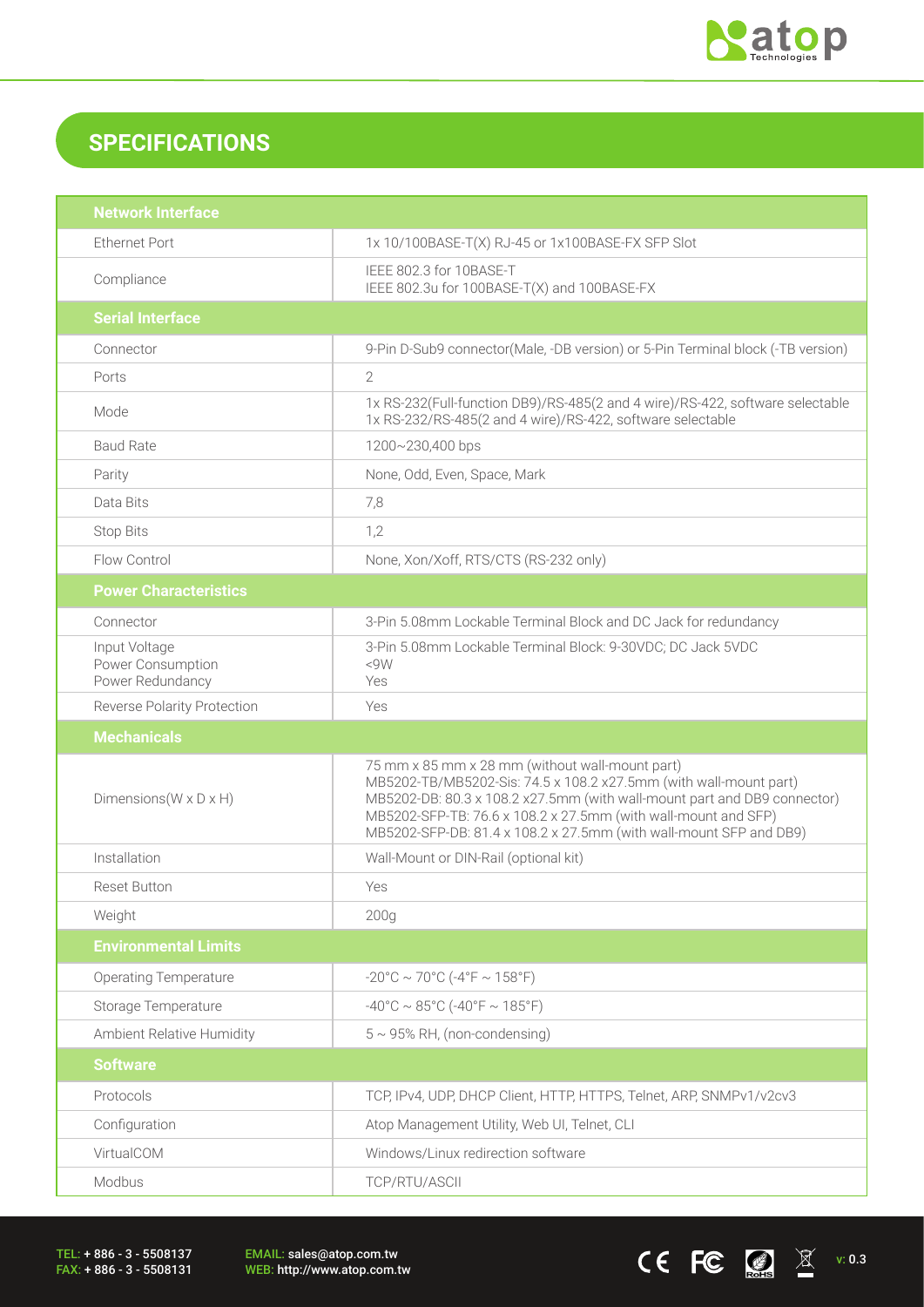

| <b>TCP Client</b> | Single destination or VirtualCOM            |
|-------------------|---------------------------------------------|
| <b>TCP Server</b> | 4 Connections; VirtualCOM or reverse Telnet |
| . JDP             | Up to 4 Ranges IP                           |

## **DIMENSIONS & LAYOUT**



# **REGULATORY APPROVALS**

| <b>Approvals</b> |                                                                                                                   |                                    |                 |                 |
|------------------|-------------------------------------------------------------------------------------------------------------------|------------------------------------|-----------------|-----------------|
| Safety           | EN62368-1                                                                                                         |                                    |                 |                 |
| EMC              | FCC Part 15, Subpart B, Class A<br>EN 55032, EN61000-6-4<br>EN 61000-3-2<br>EN 61000-3-3<br>EN 55024, EN61000-6-2 |                                    |                 |                 |
| <b>Test</b>      | Item                                                                                                              |                                    | <b>Value</b>    | <b>Level</b>    |
| IEC 61000-4-2    | <b>ESD</b>                                                                                                        | Contact Discharge<br>Air Discharge | ±4KV<br>$±8$ KV | $\sqrt{2}$<br>3 |
| IEC 61000-4-3    | <b>RS</b><br>80-1000MHz                                                                                           |                                    | 10(V/m)         | 3               |